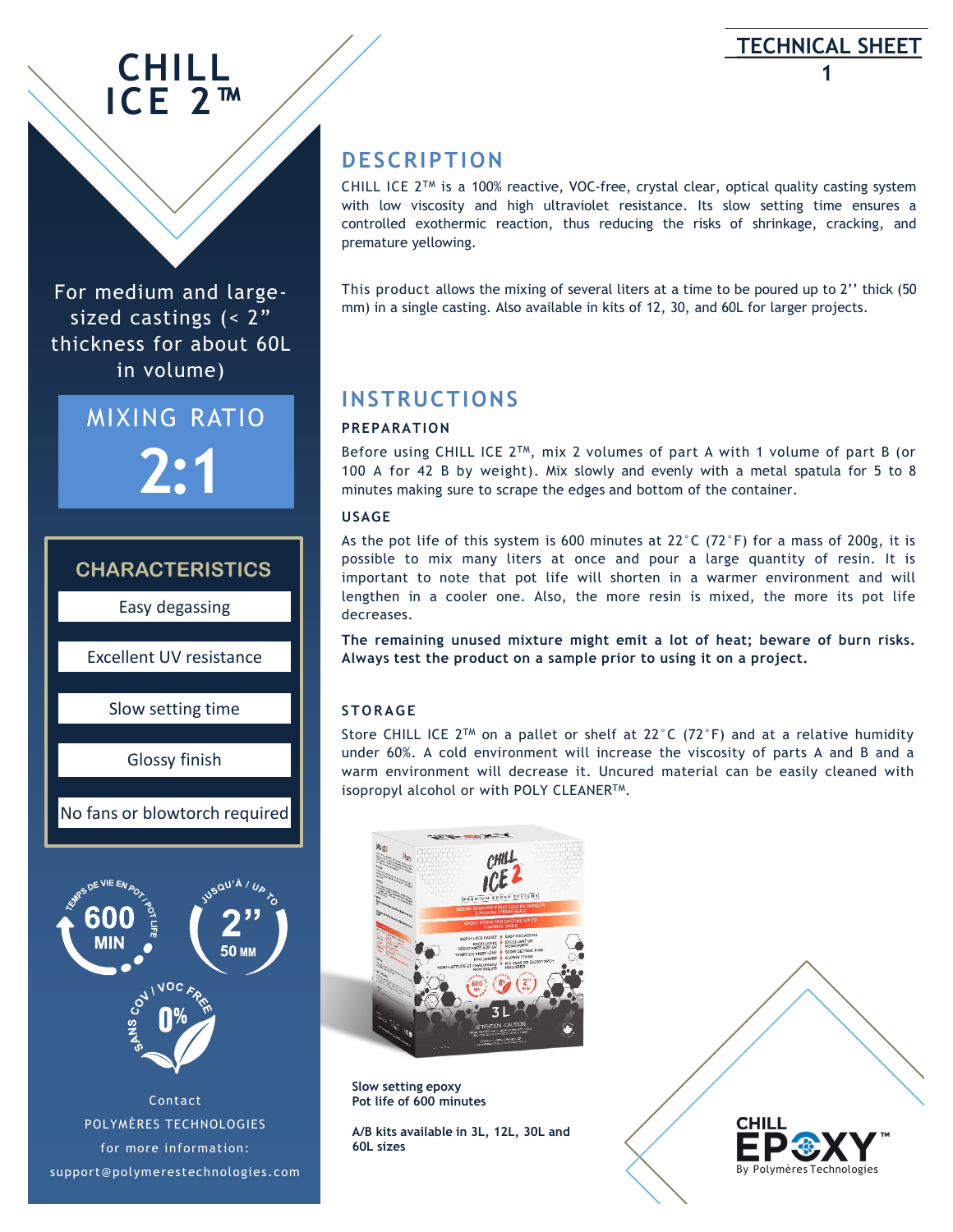# **CHILL ICE 2™**

For medium and largesized castings (< 2" thickness for about 60L in volume)







\*\*\*53.4 J/m = 1 blF/po

POLYMÈRES TECHNOLOGIES for more information: support@polymerestechnologies.com and By Polymères Technologies

| TYPICAL PROPERTIES (AT 22 °C/72 °F)                                                      | <b>PART A</b>                               | <b>PART B</b> | <b>MIX</b> |  |
|------------------------------------------------------------------------------------------|---------------------------------------------|---------------|------------|--|
| VISCOSITY (Brookfield (cps))                                                             | 750                                         | 55            | 200        |  |
| <b>CONSISTENCY</b>                                                                       | Liquid                                      |               |            |  |
| DENSITY $(g/cm^3)$                                                                       | 1.095                                       | 0.955         | 1.048      |  |
| <b>MIXING RATIO IN VOLUME</b>                                                            | $\overline{2}$                              | $\mathbf{1}$  | 2/1        |  |
| <b>MIXING RATIO IN WEIGHT</b>                                                            | 100                                         | 42            | 100/42     |  |
| <b>COLOR</b>                                                                             | Transparent                                 |               |            |  |
| POT LIFE for 200g                                                                        | 600 minutes                                 |               |            |  |
| <b>DEMOLDING TIME</b>                                                                    | 10 days depending on the mass               |               |            |  |
| PEAK EXOTHERMIC TEMPERATURE (ASTM D 2471-71)                                             | 82 °C                                       |               |            |  |
| <b>FULL CURE*</b>                                                                        | 7 days depending on piece design and volume |               |            |  |
| *After material has solidified, the curing process can be accelerated at 51.7°C (125°F). |                                             |               |            |  |

#### **PHYSICAL PROPERTIES ( S O L I D S T A T E A F T E R 7 D A Y S A T 2 2 ° C / 7 2 ° F )**

| <b>TEST</b>                                              | <b>METHOD</b>        | <b>RESULTS</b>         |        |  |
|----------------------------------------------------------|----------------------|------------------------|--------|--|
| <b>HARDNESS</b>                                          | <b>ASTM D 785 65</b> | Shore D                | 82     |  |
| <b>COMPRESSIVE STRENGTH</b>                              | <b>ASTM D 695 80</b> | $MPa*$                 | 89.54  |  |
|                                                          |                      | Maximum strain %       | 3.8    |  |
| <b>TENSILE STRENGTH</b>                                  | ASTM D 638 Type 1    | <b>MPa</b>             | 43     |  |
| <b>FLEXURAL STRENGTH</b>                                 | ASTM D 790A          | <b>MPa</b>             | 115    |  |
| <b>ELONGATION</b>                                        | ASTM D 790A          | %                      | 4.2    |  |
| <b>DEFLECTION TEMPERATURE</b>                            |                      | 455 kPa**              | 52 °C  |  |
|                                                          |                      | 1820 kPa               | 46 °C  |  |
| <b>IMPACT RESISTANCE</b>                                 | <b>ASTM D 256 81</b> | $J/m***$               | 74     |  |
| <b>LINEAR SHRINKAGE</b>                                  | ASTM D 2566 79       | cm/cm                  | 0.0002 |  |
| <b>ABRASION RESISTANCE</b>                               | TABER CS 17-1000 GR  | 0.062                  |        |  |
| <b>COEFFICIENT OF LINEAR THERMAL</b><br><b>EXPANSION</b> | <b>ASTM D 696 79</b> | $4.256 \times 10^{-5}$ |        |  |
| $*1$ MPa = 145 lb<br>**1 kPa = $0.145$ psi               |                      |                        |        |  |

# **TECHNICAL SHEET 2**